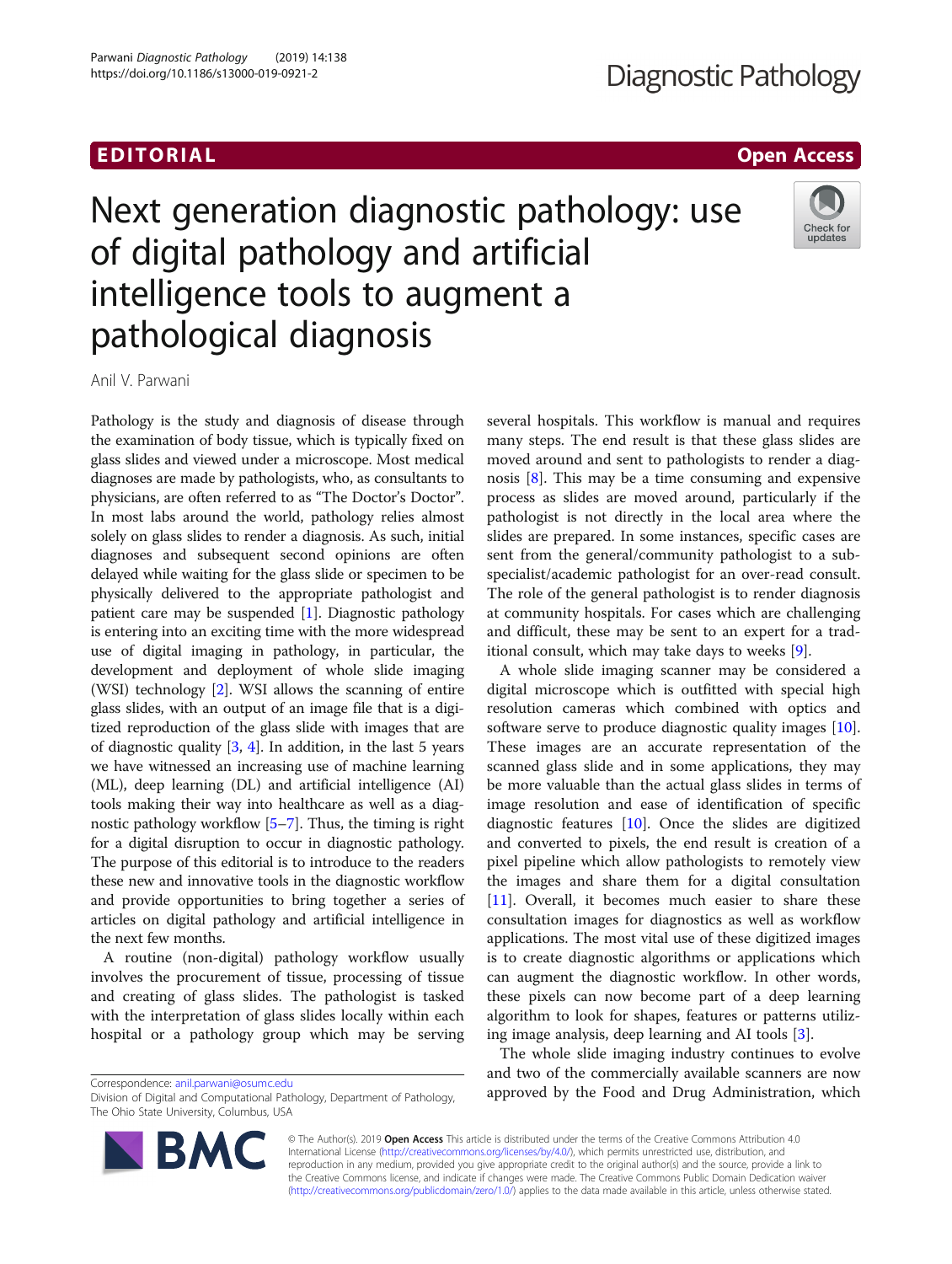has paved the way for using WSI for primary diagnosis [[12](#page-2-0), [13](#page-2-0)]. Several studies have shown that there is minimal to no difference between a diagnosis rendered using digital images as compared to those rendered via conventional microscopy with a glass slide [[2](#page-2-0), [14](#page-2-0)–[17](#page-2-0)].

Much work is still needed to digitize the pathology labs and it not as simple as changing the workflow to digital and acquire WSI scanners. Unless a fundamental change in how tissue is processed and the workflow is standardized, and the laboratory has achieved a digital workflow, computer-assisted diagnosis and automated image analysis are not possible. Several laboratories have overcome some of these above challenges and have embarked on a digital journey [[18,](#page-2-0) [19](#page-2-0)].

Another advantage of a digital workflow is to reduce errors in diagnostic pathology. The incorporation of a WSI scanner in the histology lab has several advantages over conventional microscopy with an overall goal of error reduction and prevention. Once a lab is "digital, the digital images of glass slides can facilitate acquisition not only of a definitive diagnosis, but also access to other pathologists for a second opinion for quality assurance (QA). Diagnostic pathology workflow with a built in safety feature of either a digital read by second pathologist or even using a computer-aided AI algorithm to check the diagnosis that was rendered by the pathologist, especially those for suspected cancers, will enable improved patient care.

The holy grail of diagnostic pathology will be to start using these images for building helper tools for the pathologist as a decision support work flow. The images can be analyzed using DL and AI tools to look for specific features such as the number of mitotic figures, presence of infectious agents such as acid fast bacilli or even grade cancer. With the ease of availability of cloud computing, powerful processors and robust infrastructure today, it is possible to create a pixel-pipeline based workflow which allows for creating AI based prognostic or diagnostic algorithms.

Several studies in recent years have demonstrated the immense value of digital pathology and AI solutions. Beck et al. (2011) used standard anatomic pathology slides of breast cancer to train a computer algorithm to predict which patients will progress to advanced disease and which ones will not progress. The authors developed a computer algorithm to assess a set of quantitative features from breast cancer images. These measurements were then used to create a predictive model which was then used on digital images from 676 breast cancer patients. The predictive score generated by the algorithm was strongly associated with overall survival in these patients (log-rank  $P \leq 0.001$ ) [\[20](#page-2-0)]. This study successfully demonstrated an image based risk score can be generated by training the computer to detect the prognostic features only utilizing a digital image and without the need to perform expensive molecular assays that can take days to perform [[20\]](#page-2-0).

More recently, deep learning systems have been designed to help pathologists differentiate between benign and malignant prostate tumors, as well as the architectural patterns of prostate cancers to aid in grading of these cancers. Nagpal et al. (2019) aimed to address the issue of grading variability, improve prognostication, and optimize patient management. A two-stage deep learning system was developed to perform Gleason scoring and quantitation on prostatectomy specimens. The first stage was a deep convolutional neural network-based regional Gleason pattern classification [[6\]](#page-2-0). It was trained using 912 slides with 112 million pathologist-annotated image patches. One thousand one hundred fifty-nine slide-level pathologist classifications were used for the second stage of training. A reference standard was created from the independent reviews of three pathologists as well as a genitourinary specialist pathologist on a dataset of 331 slides from 331 patients from 3 independent sources [\[6](#page-2-0)].

Twenty-nine additional pathologist reviewed the validation dataset as a comparison to the performance of the DLS. The mean accuracy of the 29 pathologists was 0.61 compared to an accuracy of 0.70 for the DLS ( $p = 0.002$ ). Gleason Grade decision thresholds were also investigated with the DLS achieving area under the receiver operating characteristic curves between 0.95–0.96 at each threshold. At a Gleason Grade  $\geq 4$ , the largest difference was seen, and the DLS showed greater sensitivity and specificity than 9 out of 10 pathologists  $[6]$  $[6]$ .

In summary, digital pathology-based AI tools have the potential to be a disruptive technology to standard molecular and genomic based tests, which are currently believed to the only "high value" tests capable of predicting re-occurrence and therapy response outcomes.

Pathology workflow requires documentation and images are created as part of this workflow. Another utility of AI tools in diagnostic pathology is to build tools to rapidly search large image datasets to look for an image with no annotations or labels. Current digital pathology image databases often lack localized annotation of the area of interest (tumor). Many of these images are not annotated or indexed. If annotations are done, these are often limited to few features such as tumor grade, histologic subtype etc. instead of a comprehensive morphologic assessment. Digital images and AI technologies are also helping to build image search engine and helper tools for pathologists which are content based image retrieval methods [[21\]](#page-2-0). Hegde et al. (2019) described AI methods developed by GOOGLE that allows for search for morphologically similar features regardless of annotation status. This algorithm was called SMILY (Similar